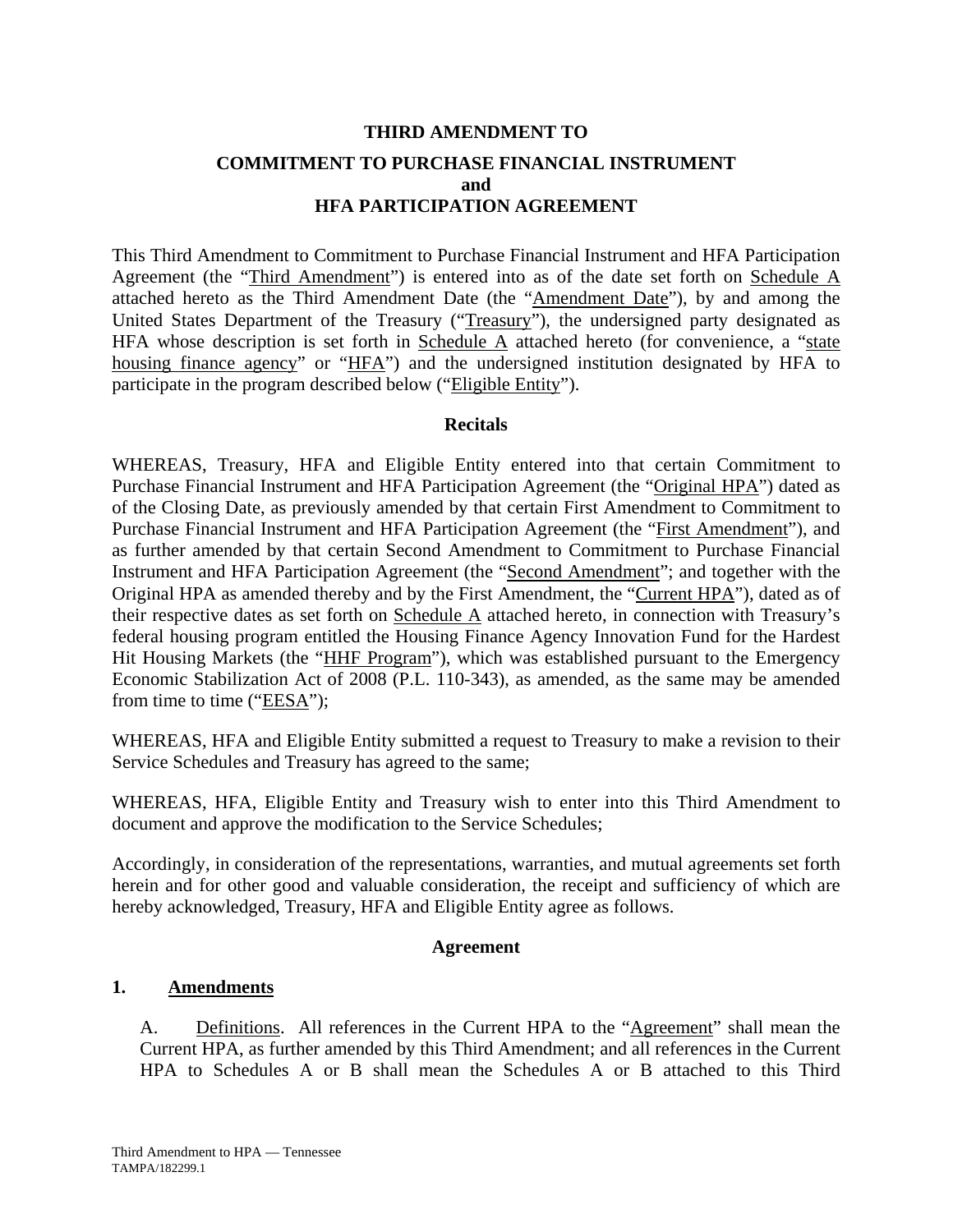Amendment. All references herein to the "HPA" shall mean the Current HPA, as further amended by this Third Amendment.

B. Schedule A. Schedule A attached to the Current HPA is hereby deleted in its entirety and replaced with Schedule A attached to this Third Amendment.

C. Schedule B. Schedule B attached to the Current HPA is hereby deleted in its entirety and replaced with Schedule B attached to this Third Amendment.

## **2. Representations, Warranties and Covenants**

A. HFA and Eligible Entity. HFA and Eligible Entity, each for itself, make the following representations, warranties and covenants to Treasury and the truth and accuracy of such representations and warranties and compliance with and performance of such covenants are continuing obligations of HFA and Eligible Entity, each as to itself. In the event that any of the representations or warranties made herein cease to be true and correct or HFA or Eligible Entity breaches any of its covenants made herein, HFA or Eligible Entity, as the case may be, agrees to notify Treasury immediately and the same shall constitute an Event of Default under the HPA.

(1) HFA and Eligible Entity each hereby certifies, represents and warrants as of the date hereof that each of the representations and warranties of HFA or Eligible Entity, as applicable, contained in the HPA are true, correct, accurate and complete in all material respects as of the date hereof. All covenants of HFA or Eligible Entity, as applicable, contained in the HPA shall remain in full force and effect and neither HFA, nor Eligible Entity is in breach of any such covenant.

(2) Eligible Entity has the full corporate power and authority to enter into, execute, and deliver this Third Amendment and any other closing documentation delivered to Treasury in connection with this Third Amendment, and to perform its obligations hereunder and thereunder.

(3) HFA has the full legal power and authority to enter into, execute, and deliver this Third Amendment and any other closing documentation delivered to Treasury in connection with this Third Amendment, and to perform its obligations hereunder and thereunder.

### **3. Miscellaneous**

A. The recitals set forth at the beginning of this Third Amendment are true and accurate and are incorporated herein by this reference.

B. Capitalized terms used but not defined herein shall have the meanings ascribed to them in the HPA.

C. Any provision of the HPA that is determined to be prohibited or unenforceable in any jurisdiction shall, as to such jurisdiction, be ineffective to the extent of such prohibition or unenforceability without invalidating the remaining provisions of the HPA, and no such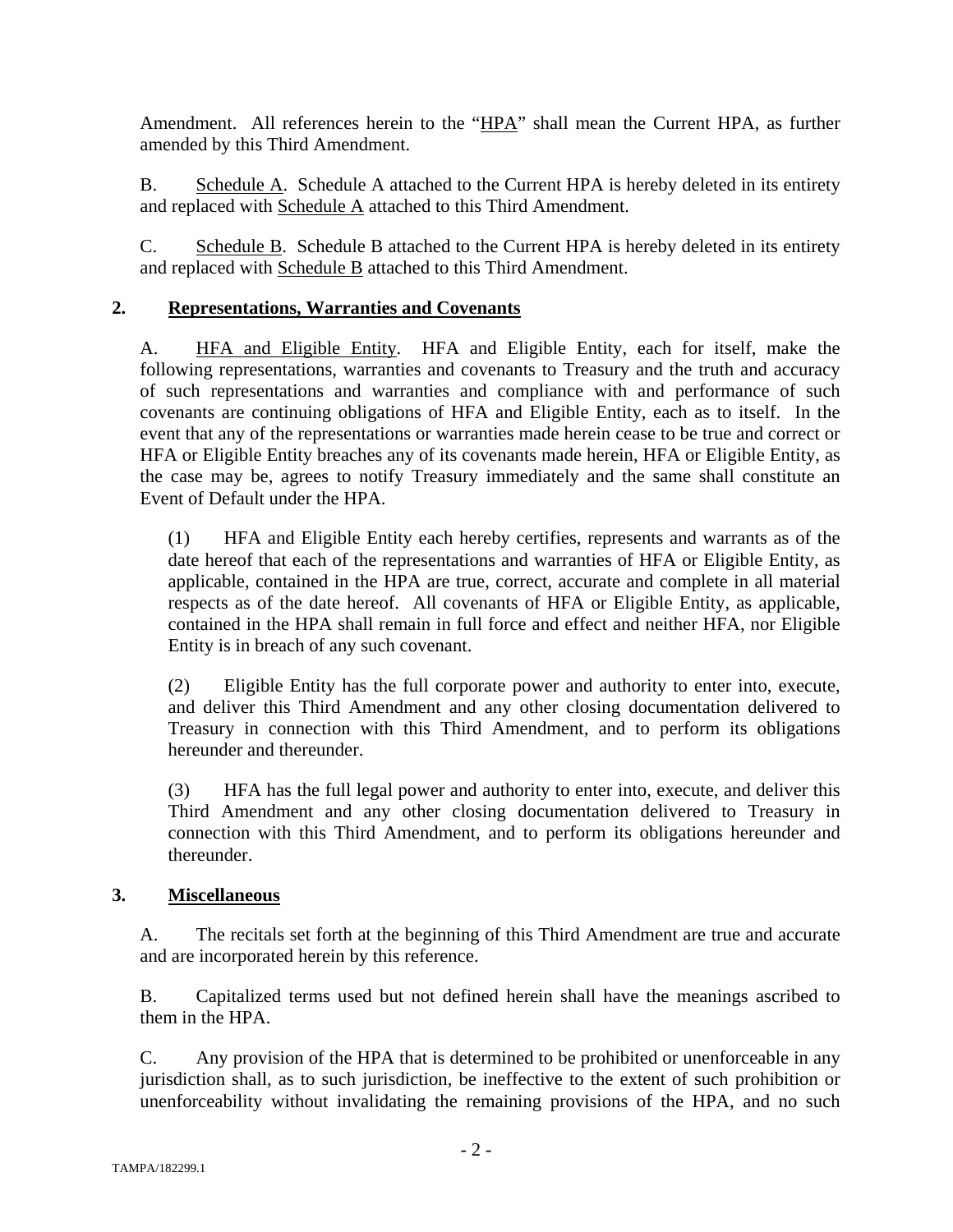prohibition or unenforceability in any jurisdiction shall invalidate such provision in any other jurisdiction.

D. This Third Amendment may be executed in two or more counterparts (and by different parties on separate counterparts), each of which shall be deemed an original, but all of which together shall constitute one and the same instrument. Facsimile or electronic copies of this Third Amendment shall be treated as originals for all purposes.

## [SIGNATURE PAGE FOLLOWS; REMAINDER OF PAGE INTENTIONALLY LEFT BLANK]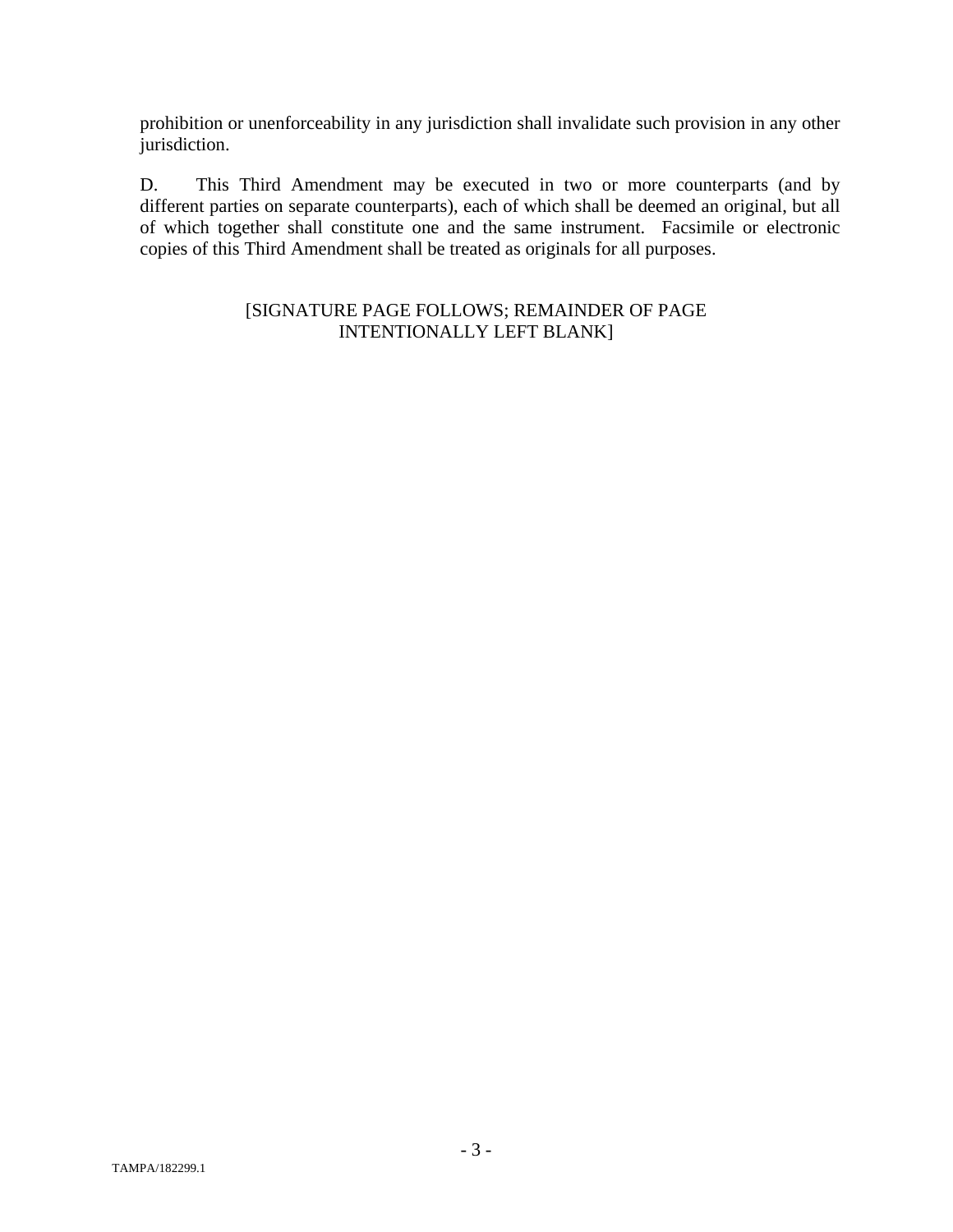**In Witness Whereof**, HFA, Eligible Entity and Treasury by their duly authorized officials hereby execute and deliver this Third Amendment to Commitment to Purchase Financial Instrument and HFA Participation Agreement as of the Amendment Date.

### **HFA**: **TREASURY**:

TENNESSEE HOUSING DEVELOPMENT AGENCY

UNITED STATES DEPARTMENT OF THE **TREASURY** 

By:  $/s/Laura B. Sinclair$  By: Name: Laura B. Sinclair Name: Timothy G. Massad

Title: Chief Program Officer Title: Acting Assistant Secretary for Financial Stability

### **ELIGIBLE ENTITY**:

TENNESSEE HOUSING DEVELOPMENT **AGENCY** 

By: /s/ Laura B. Sinclair Name: Laura B. Sinclair Title: Chief Program Officer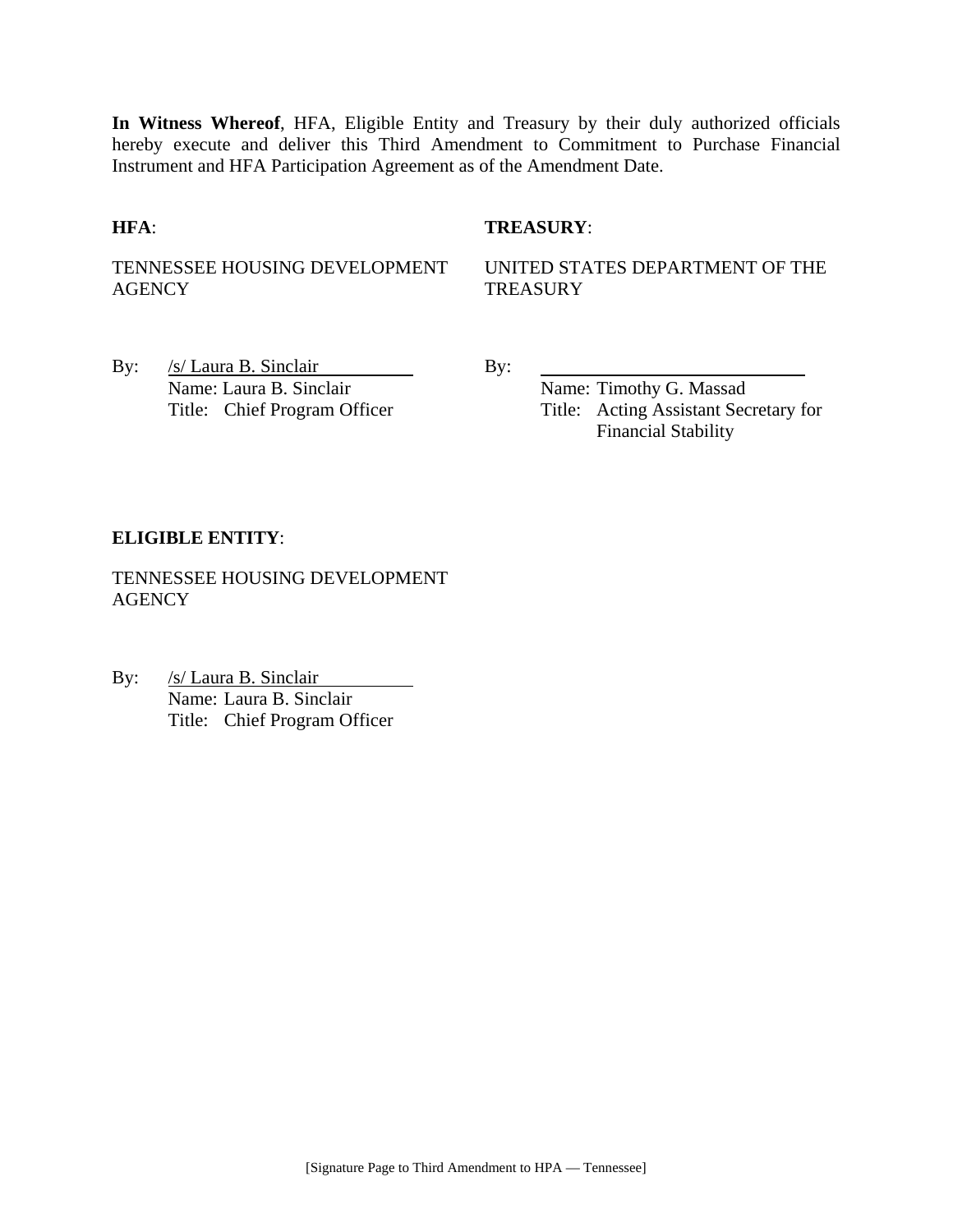In Witness Whereof, HFA, Eligible Entity and Treasury by their duly authorized officials hereby execute and deliver this Third Amendment to Commitment to Purchase Financial Instrument and HFA Participation Agreement as of the Amendment Date.

HFA:

### **TREASURY:**

TENNESSEE HOUSING DEVELOPMENT **AGENCY** 

UNITED STATES DEPARTMENT OF THE **TREASURY** 

By:

Name:

Title:

By:

Name: Timothy G. Massad Title: Acting Assistant Secretary for **Financial Stability** 

#### **ELIGIBLE ENTITY:**

TENNESSEE HOUSING DEVELOPMENT **AGENCY** 

By:

Name: Title: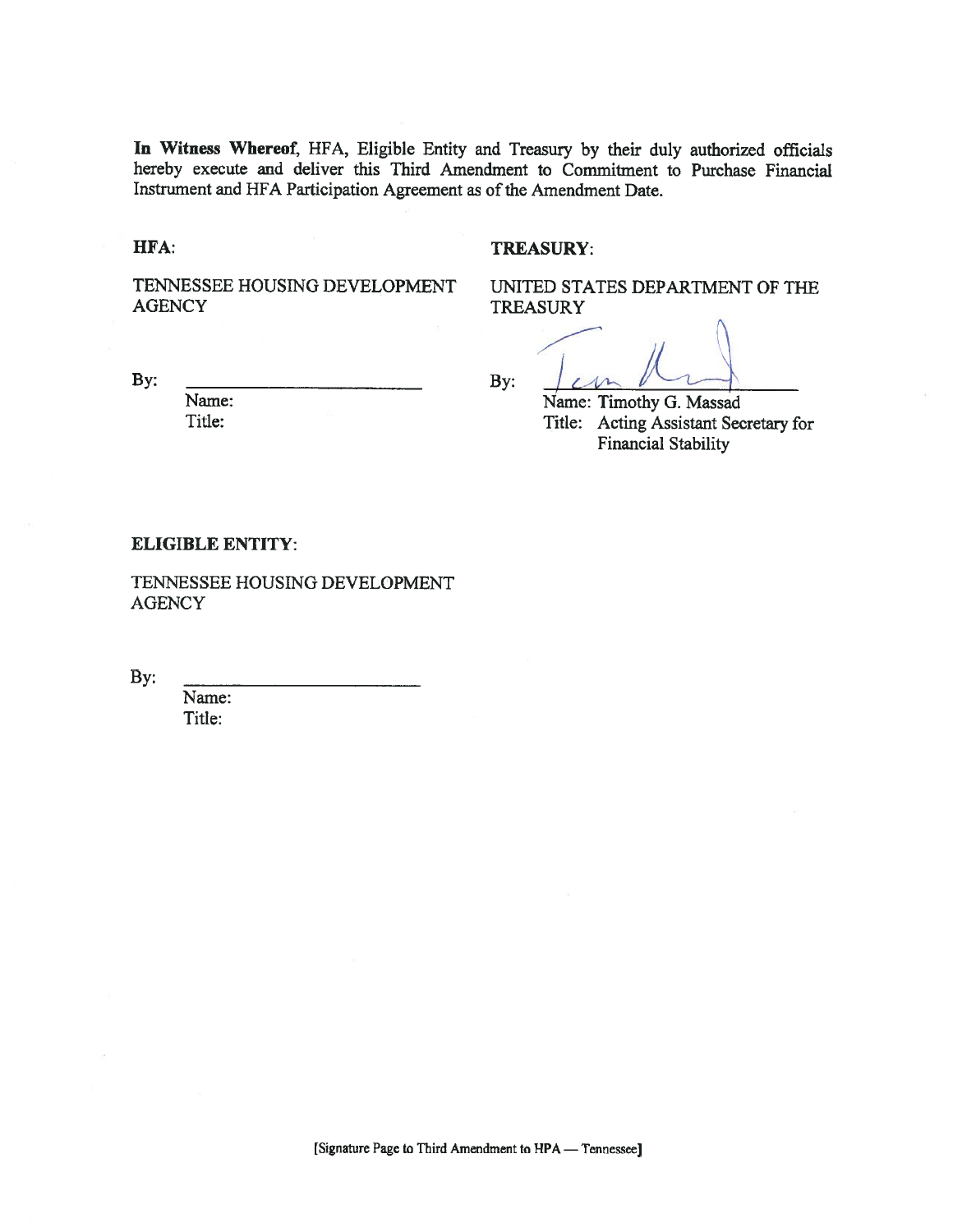# **EXHIBITS AND SCHEDULES**

Schedule A Basic Information

Schedule B Service Schedules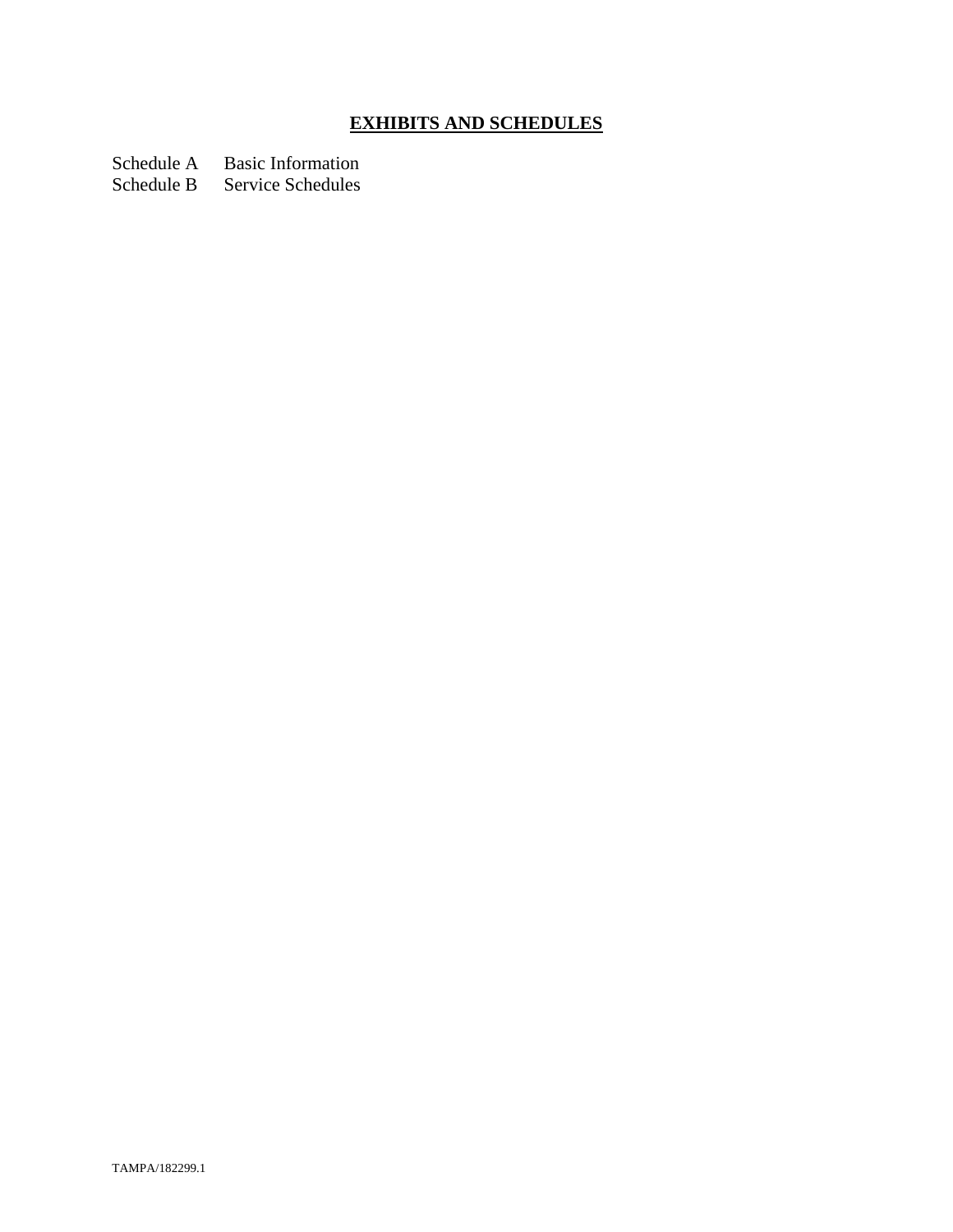### **SCHEDULE A**

### **BASIC INFORMATION**

Eligible Entity Information: Name of the Eligible Entity: Tennessee Housing Development Agency<sup>1</sup> Corporate or other organizational form: body, politic and corporate; political subdivision and instrumentality of the State of Tennessee, established and existing under the Tennessee Housing Development Agency Act, Tenn. Code Ann. § 13-23-101 et seq. Jurisdiction of organization: Tennessee Notice Information:

HFA Information:

Name of HFA: Tennessee Housing Development Agency<sup>1</sup>

Organizational form: body, politic and corporate; political subdivision and instrumentality of the State of Tennessee, established and existing under the Tennessee Housing Development Agency Act, Tenn. Code Ann. § 13-23-101 et seq.

Date of Application: September 1, 2010

For the avoidance of doubt, THDA has no obligation to ensure that the funds in the Depository Account are collateralized should the amount of money in the account be in excess of the FDIC insurance limits.

1

<sup>&</sup>lt;sup>1</sup> References in the Agreement to the term "HFA" shall mean the Tennessee Housing Development Agency ("THDA") in its capacity as an HFA as such term is used in the Agreement; references in the Agreement to the term "Eligible Entity" shall mean THDA, in its capacity as Eligible Entity as such term is used in the Agreement.

Notwithstanding anything to the contrary in the Agreement, (A) for purposes of Section 4(G) thereof, annual audited financial statements shall be due no later than one hundred eighty (180) days after the end of THDA's fiscal year, and (B) for purposes of Section 7 thereof, the powers and authority of THDA shall be governed and construed in accordance with the laws of the State of Tennessee.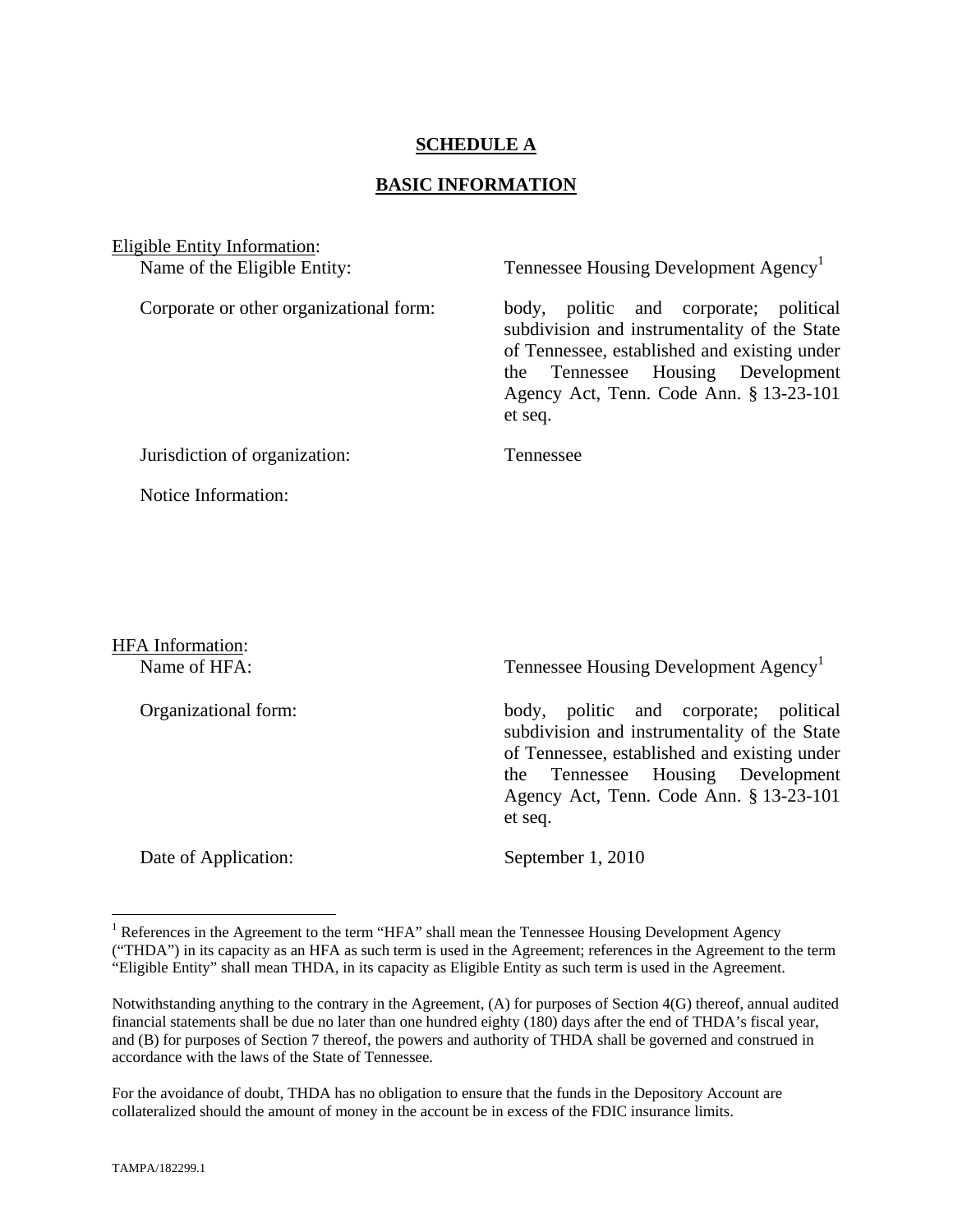| Date of Action Plan:                                                                | September 1, 2010                                                                                                                                         |
|-------------------------------------------------------------------------------------|-----------------------------------------------------------------------------------------------------------------------------------------------------------|
| Notice Information:                                                                 |                                                                                                                                                           |
|                                                                                     |                                                                                                                                                           |
| <b>Program Participation Cap:</b>                                                   | \$217,315,593.00                                                                                                                                          |
| Portion of Program Participation Cap<br><b>Representing Original HHF Funds:</b>     | N/A                                                                                                                                                       |
| Portion of Program Participation Cap<br><b>Representing Unemployment HHF Funds:</b> | \$81,128,260.00                                                                                                                                           |
| Permitted Expenses:                                                                 | \$25,488,581.23                                                                                                                                           |
| <b>Closing Date:</b>                                                                | September 23, 2010                                                                                                                                        |
| <b>First Amendment Date:</b>                                                        | September 29, 2010                                                                                                                                        |
| <b>Second Amendment Date:</b>                                                       | December 16, 2010                                                                                                                                         |
| Third Amendment Date:                                                               | May 25, 2011                                                                                                                                              |
| <b>Eligible Entity Depository Account Information:</b>                              | See account information set forth in the<br>Depository Account Control Agreement<br>between Treasury and Eligible<br>Entity<br>regarding the HHF Program. |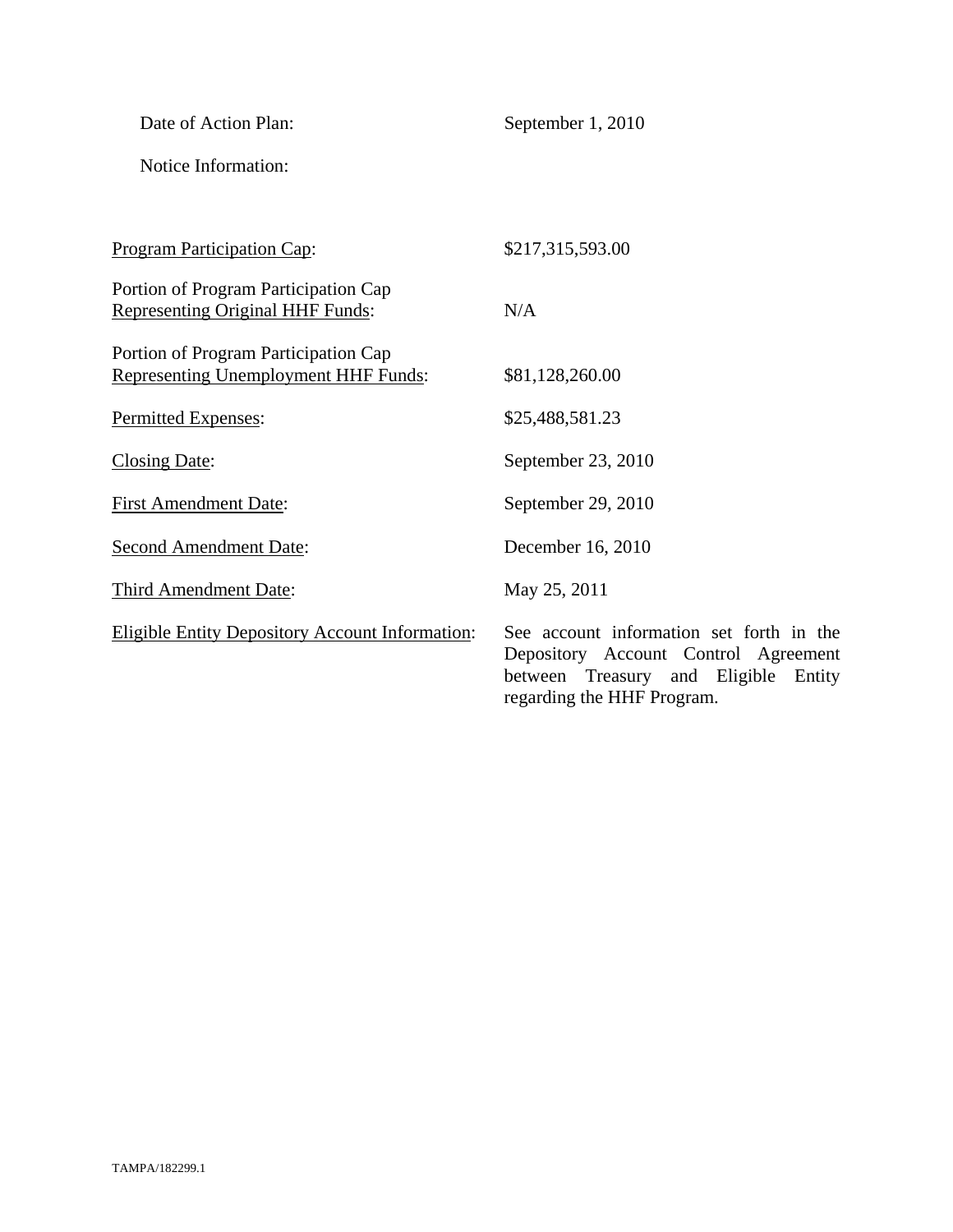### **SCHEDULE B**

### **SERVICE SCHEDULES**

The Service Schedules attached as Schedule B to the Current HPA are hereby deleted in their entirety and replaced with the attached Service Schedules (numbered sequentially as Service Schedule B-1, Service Schedule B-2, et. seq.), which collectively comprise Schedule B to the HPA.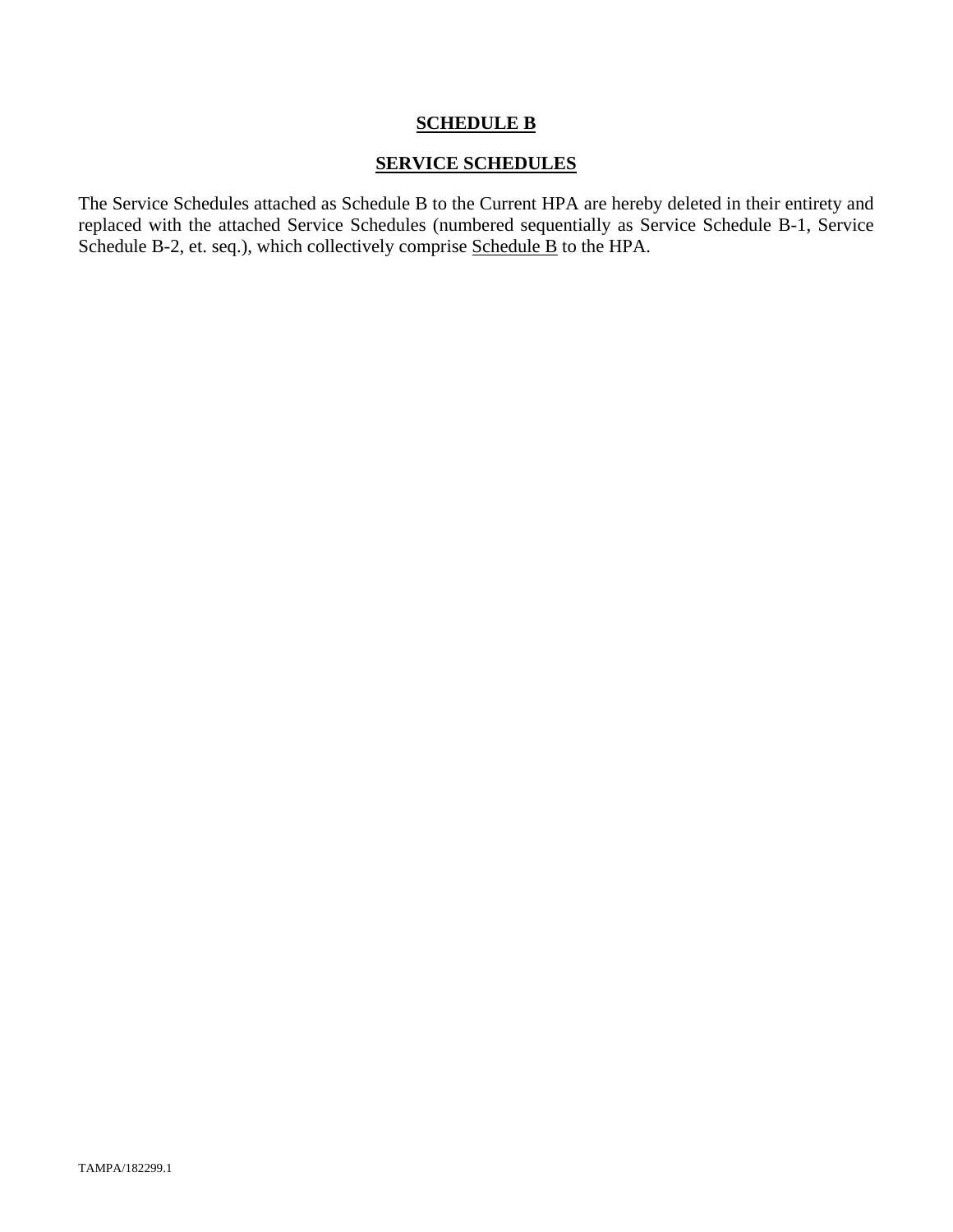# SCHEDULE B-1

# **Tennessee Housing Development Agency**

# **Hardest Hit Fund Program (HHFP)**

# **Summary Guidelines**

| 1. Program Overview                                                               | The Tennessee Housing Development Agency (THDA) Hardest<br>Hit Fund Program (HHFP) will provide loans to unemployed or<br>substantially underemployed homeowners who, through no fault<br>of their own, are financially unable to make their mortgage<br>payments and are in danger of losing their homes to foreclosure.<br>Loan proceeds will be used to pay all mortgage and mortgage-<br>related expenses (e.g., property taxes, homeowner insurance,<br>homeowner dues) until the homeowner secures employment or<br>completes training for a new career. Homeowners who have<br>found a new job, but during a period of unemployment<br>accumulated payment arrearages, reinstatement assistance will<br>be available.                                                                             |
|-----------------------------------------------------------------------------------|----------------------------------------------------------------------------------------------------------------------------------------------------------------------------------------------------------------------------------------------------------------------------------------------------------------------------------------------------------------------------------------------------------------------------------------------------------------------------------------------------------------------------------------------------------------------------------------------------------------------------------------------------------------------------------------------------------------------------------------------------------------------------------------------------------|
| 2. Program Goals                                                                  | assist unemployed, or substantially underemployed,<br>To<br>homeowners to remain in their homes and make monthly<br>payments on their mortgages and mortgage related expenses<br>such as property taxes, homeowner insurance, homeowner dues,<br>past-due<br>mortgage payments<br>and/or<br>(arrearages)<br>that<br>accumulated during a period of unemployment (or substantial<br>underemployment) so that they may avoid delinquency and<br>foreclosure.                                                                                                                                                                                                                                                                                                                                               |
| 3. Target Population /<br><b>Areas</b>                                            | This program will be available in all Tennessee counties.<br>THDA will provide additional assistance over a longer period of<br>time to eligible homeowners living in targeted or "hardest hit"<br>counties, defined as those counties showing greater than average<br>distress based on a combination of unemployment rate, the<br>percent of the state's foreclosures in that county, and<br>delinquency rates. Twenty-nine counties were chosen as targeted<br>based on the fact that they scored high on two of three factors, as<br>follows: having an unemployment rate at or above the state<br>average rate, having a high percentage of the state's foreclosure<br>filings (in the 75th percentile of counties), having a high<br>delinquency rate (again, in the 75th percentile of counties). |
| 4. Program Allocation<br>(Excluding<br><b>Administrative</b><br><b>Expenses</b> ) | \$191,827,011.77                                                                                                                                                                                                                                                                                                                                                                                                                                                                                                                                                                                                                                                                                                                                                                                         |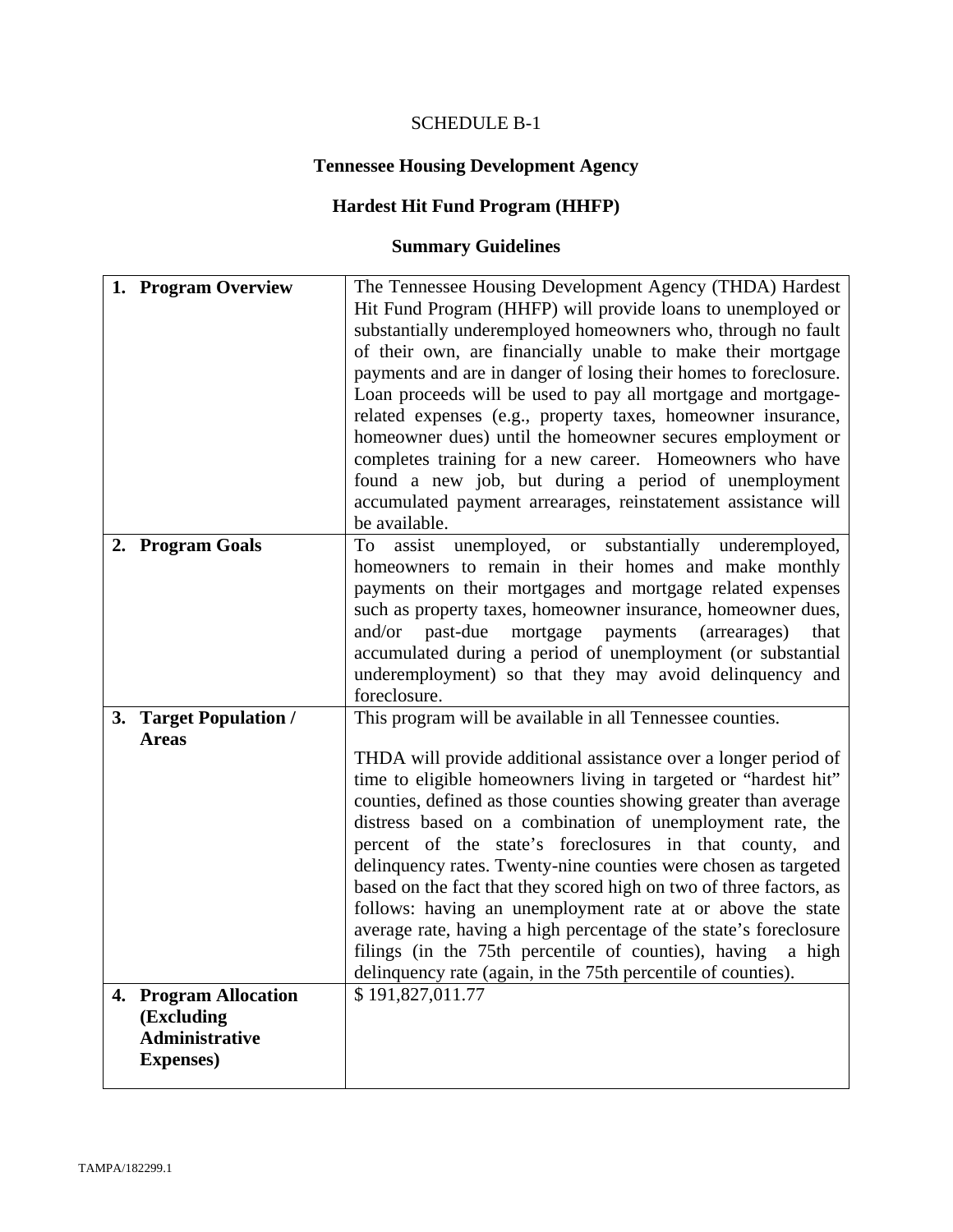| 5. Borrower Eligibility | Unemployed or substantially underemployed homeowners who,           |
|-------------------------|---------------------------------------------------------------------|
| Criteria                | through no fault of their own, are unable to make their mortgage    |
|                         | payments and are at risk of foreclosure. Homeowners will be         |
|                         | required to provide a financial hardship affidavit with             |
|                         | appropriate documentation as to the cause of their hardship. For    |
|                         | most homeowners, this will be documentation from the                |
|                         | Department of Labor and Workforce Development confirming a          |
|                         | job loss and receipt of unemployment benefits. If information       |
|                         | from the Department of Labor and Workforce Development is           |
|                         | unavailable, a notarized letter from the former employer            |
|                         | indicating job loss was not the fault of the borrower will serve as |
|                         | a substitute. Self-employed borrowers will be required to           |
|                         | submit prior tax returns and a current profit and loss statement to |
|                         | show a loss of income. Homeowners will be required to provide       |
|                         | continual documentation certifying to their ongoing hardship.       |
|                         | Employed homeowners who have previously been unemployed             |
|                         | or substantially underemployed and who are delinquent because       |
|                         | of arrearages accumulated during such period of unemployment        |
|                         | or substantial underemployment, but who can resume future           |
|                         | payments without additional assistance.                             |
|                         |                                                                     |
|                         | Substantially underemployed homeowners whose income has             |
|                         | been reduced by 30% or more.                                        |
|                         |                                                                     |
|                         | The event or incident which results in unemployment or              |
|                         | substantially underemployment must have occurred after              |
|                         | January 1, 2008.                                                    |
|                         | History of timely mortgage payments prior to the job                |
|                         | loss/reduction of income.                                           |
|                         |                                                                     |
|                         | Principal, Interest, Taxes and Insurance $>31\%$ of household       |
|                         | income after job loss/reduction of income.                          |
|                         |                                                                     |
|                         | Asset test: Borrower must not have >6 months reserves               |
|                         |                                                                     |
|                         | Borrower must be a low or moderate income homeowner                 |
|                         | (maximum \$74,980 household income).                                |
|                         | Eligibility for program assistance will be determined primarily     |
|                         | by participating foreclosure prevention partners using THDA         |
|                         | underwriting criteria stated above.                                 |
|                         |                                                                     |
|                         | Funds will be allocated on a first come/approved, first served      |
|                         | basis.                                                              |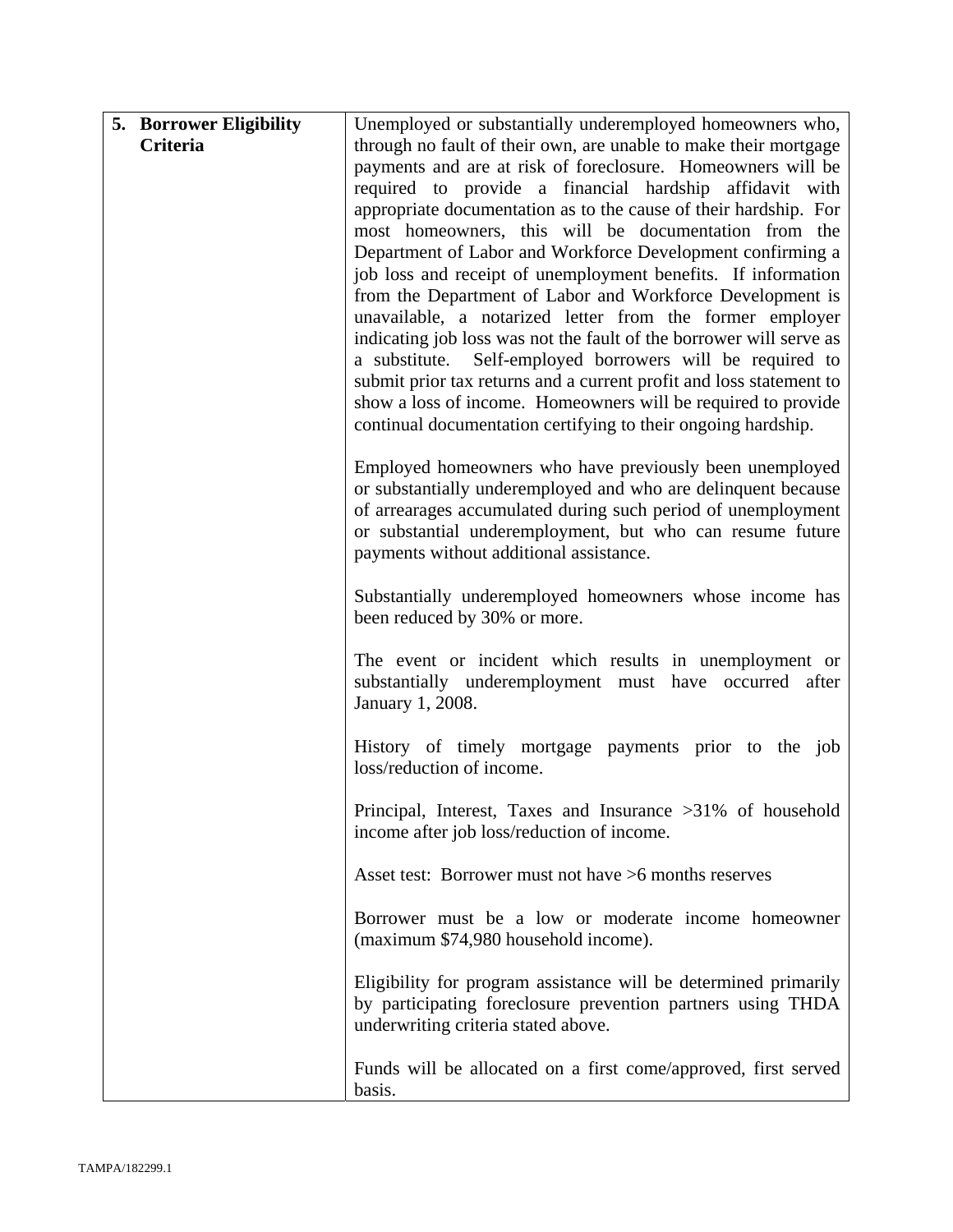| 6. Property / Loan<br><b>Eligibility Criteria</b> | Existing single-family homes or condominiums (attached or<br>detached) including manufactured homes on foundations<br>permanently affixed to real estate owned by the borrower.<br>Tennessee owner-occupied, primary residences only.                                                                                                        |
|---------------------------------------------------|----------------------------------------------------------------------------------------------------------------------------------------------------------------------------------------------------------------------------------------------------------------------------------------------------------------------------------------------|
| 7. Program Exclusions                             | Total Unpaid Principal Balances $> $226,100$                                                                                                                                                                                                                                                                                                 |
|                                                   | Manufactured Homes not considered real property                                                                                                                                                                                                                                                                                              |
|                                                   | Non-legal U.S. resident                                                                                                                                                                                                                                                                                                                      |
| 8. Structure of Assistance                        | interest, non-recourse, deferred-payment,<br>forgivable,<br>0%<br>subordinate loan. A forgiveness clause will reduce the loan<br>amount by 20% a year for every year the borrower stays in the<br>home up until 5 years. At the end of 5 years the note will be<br>considered satisfied and THDA will release the lien securing the<br>note. |
|                                                   | Loan funds are due and payable if property is sold, refinanced or<br>no longer owner occupied and there are sufficient equity<br>proceeds available (unless otherwise prohibited under applicable<br>federal law).                                                                                                                           |
|                                                   | All deferred, subordinate mortgages will be evidenced by a<br>Home Equity Line of Credit promissory note and secured by a<br>deed of trust on the property. Borrowers will be required to sign<br>and acknowledge via written agreement indicating the program<br>guidelines.                                                                |
|                                                   | Any funds returned according to established program guidelines<br>will be recaptured and used to assist additional homeowners<br>through December 31, 2017. After December 31, 2017, any<br>remaining or recaptured funds will be returned to Treasury.                                                                                      |
| 9. Per Household<br><b>Assistance</b>             | Maximum amount available per homeowner:                                                                                                                                                                                                                                                                                                      |
|                                                   | Standard benefit counties: \$15,000 up to 12 months                                                                                                                                                                                                                                                                                          |
|                                                   | Targeted benefit counties: \$20,000 up to 18 months                                                                                                                                                                                                                                                                                          |
|                                                   | There is no maximum monthly payment amount;<br>$\bullet$<br>however, total loan amount cannot exceed applicable<br>benefit.                                                                                                                                                                                                                  |